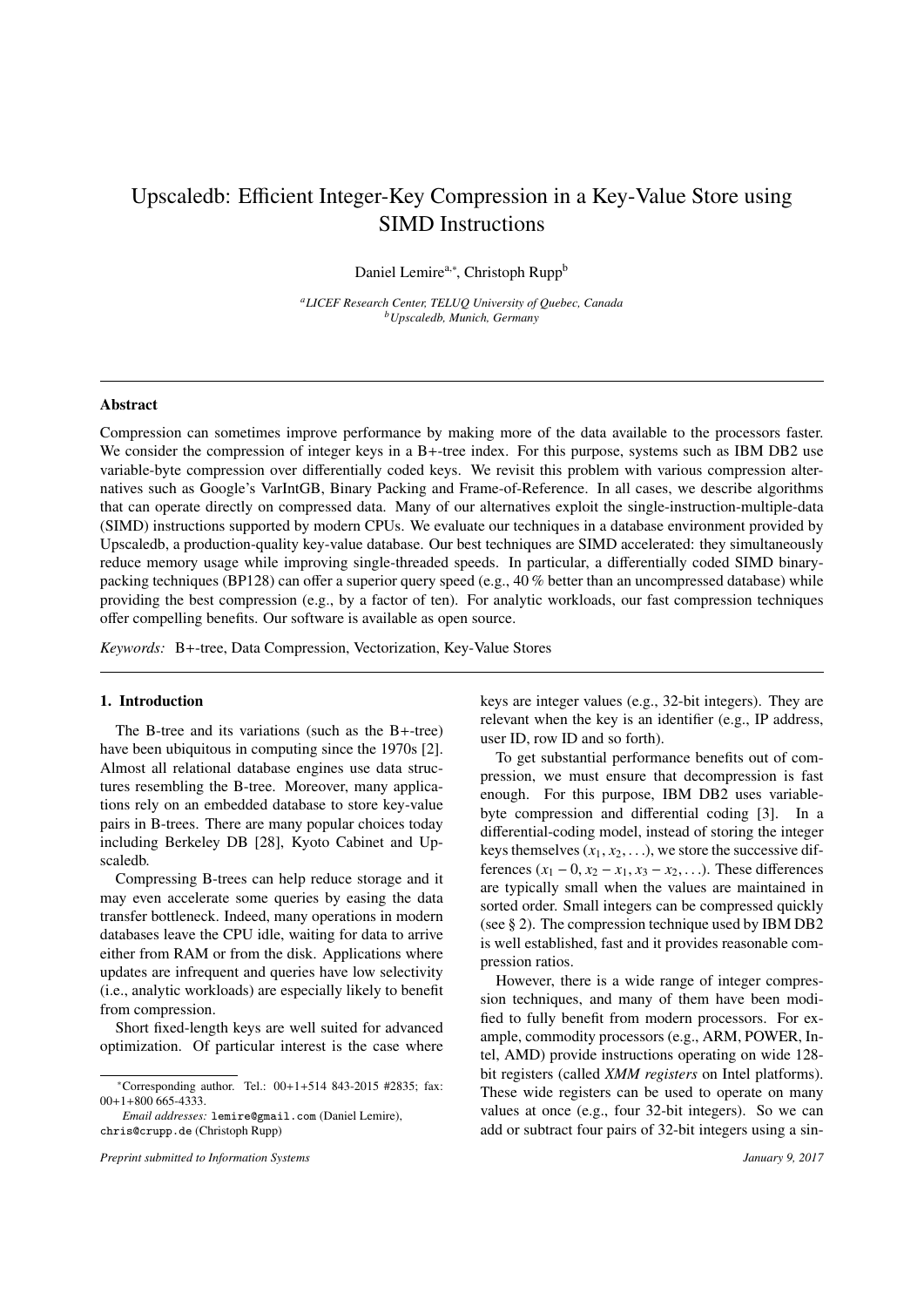gle instruction. We qualify these instructions as being single-instruction-multiple-data (SIMD). They are helpful when compressing arrays of integer values [21, 43].

Can optimized compression techniques accelerate a key-value database system? To find out, we implemented a set of state-of-the-art compression techniques in an established open-source embedded database engine (Upscaledb) based on a B+-tree. We also implemented accompanying algorithms over compressed data to support common operations. We provide an experimental comparison. To our knowledge, such a comparison has never been attempted, especially not one that includes SIMD-accelerated schemes.

Unsurprisingly, we show that we can compress the keys of the B+-tree to a tenth of the original size. This ensures that more data can be stored in RAM. Moreover, our results indicate that compression improves real-world performance and that the gains can be substantial (e.g., 40 %). However, we find that only our fastest schemes, those based on SIMD instructions, accelerate B+-tree performance reliably. Our work confirms earlier findings stressing the benefits of designing compression algorithms to leverage SIMD instructions [22, 43].

# 2. Codecs

We are interested in compressing 32-bit unsigned integers. For most of our compression algorithms, integers are differentially coded prior to compression so that most of them are small. That is, starting from an array of integers  $x_1, x_2, \ldots$ , we compress the integers  $x_1, x_2 - x_1, x_3 - x_2, \ldots$  There are many suitable integercompression schemes: we selected some likely to offer good performance.

For recent reviews on the topic, see Lemire and Boytsov [21] or Zhao et al. [43].

*Di*ff*erential coding.* During decoding, given the differences  $\delta_1 = x_1, \delta_2 = x_2 - x_1, \delta_3 = x_3 - x_2, \ldots$ , we need to reconstruct  $x_1, x_2, x_3, \ldots$  This operation requires the computation of a prefix sum  $(\delta_1, \delta_1+\delta_2, \delta_1+\delta_2+\delta_3, \ldots)$ . To avoid unnecessary data operations, we integrate the decompression and the prefix sum computation. That is, we output the decoded values all at once: we do not first output the difference  $\delta_1, \delta_2, \delta_3, \ldots$  and then the reconstructed decoded values. For SIMD-based schemes, the computation of the prefix sum can be vectorized as follows. We process the data in registers of four 32-bit integers (which call vectors).

1. Shift the vector by two integers  $(\delta_i, \delta_{i+1}, \delta_{i+2}, \delta_{i+3}) \to (0, 0, \delta_i, \delta_{i+1}).$ 

- 2. Add the original delta vector with the shifted ver- $\sin (\delta_i, \delta_{i+1}, \delta_i + \delta_{i+2}, \delta_{i+1} + \delta_{i+3}).$ <br>Shift the vector by one integr
- 3. Shift the vector by one integer  $(\delta_i, \delta_{i+1}, \delta_i + \delta_{i+1}, \delta_{i+1}, \delta_{i+1}, \delta_{i+1}, \delta_{i+1}, \delta_{i+1}, \delta_{i+1}, \delta_{i+1}, \delta_{i+1}, \delta_{i+1}, \delta_{i+1}, \delta_{i+1}, \delta_{i+1}, \delta_{i+1}, \delta_{i+1}, \delta_{i+1}, \delta_{i+1}, \delta_{i+1}, \delta_{i+1}, \delta_{i+1}, \delta_{i+1}, \delta_{i+1}, \delta_{i+1}, \delta_{i+1}, \delta$  $\delta_{i+2}, \delta_{i+1} + \delta_{i+3}$ )  $\rightarrow (0, \delta_i, \delta_{i+1}, \delta_i + \delta_{i+2})$ .
- 4. Add the previous vector with the shifted version  $(\delta_i, \delta_i + \delta_{i+1}, \delta_i + \delta_{i+1} + \delta_{i+2}, \delta_i + \delta_{i+1} + \delta_{i+2} + \delta_{i+3}).$

This vectorized approach can be much more efficient than a naive scalar implementation [22].

*Core functions.* Beside compression and decompression, all our schemes need to support at least three core functions:

- In a selection, we seek the *i*<sup>th</sup> integer. While we can always fully decompress all the integers and seek the result in the uncompressed array, we can typically do much better with a specialized function that avoids unnecessary data manipulation ideally accessing only the necessary data and avoiding committing to memory intermediate register values.
- We assume that the integers are stored in sorted order, and we want to seek the location of the first value greater or equal to a given target, and to retrieve this value. Again, though we can implement this function by fully decompressing the data, we can often do much better by avoiding a full decompression.
- We also need to implement an in-order insertion. That is, under the assumption that the values are in sorted order, we need to be able to add one more value, while maintaining the result in sorted order.

In all three cases, we are targeting relatively small compressed blocks (e.g., 256 integers). In instances where there are many more integers, a search might rely on auxiliary data structures. In our case, the B+-tree itself provides the indexing so that all the compressed data can be assumed to fit CPU cache.

*Delete stability.* All our schemes, except for binary packing (BP128), satisfy a property that we call *delete stability*: the removal of a value may not increase the storage requirement. It was called the "Delete Safe Property" by Bhattacharjee et al. [3] in the context of IBM DB2 where it is required as a design principle. Without this property, we may get the possibly unexpected effect that removing a key increases the storage requirement. To see why delete stability should not be taken from granted, consider the list of integers  $\{1, 2, 3, 4, \ldots\}$ . Their successive differences are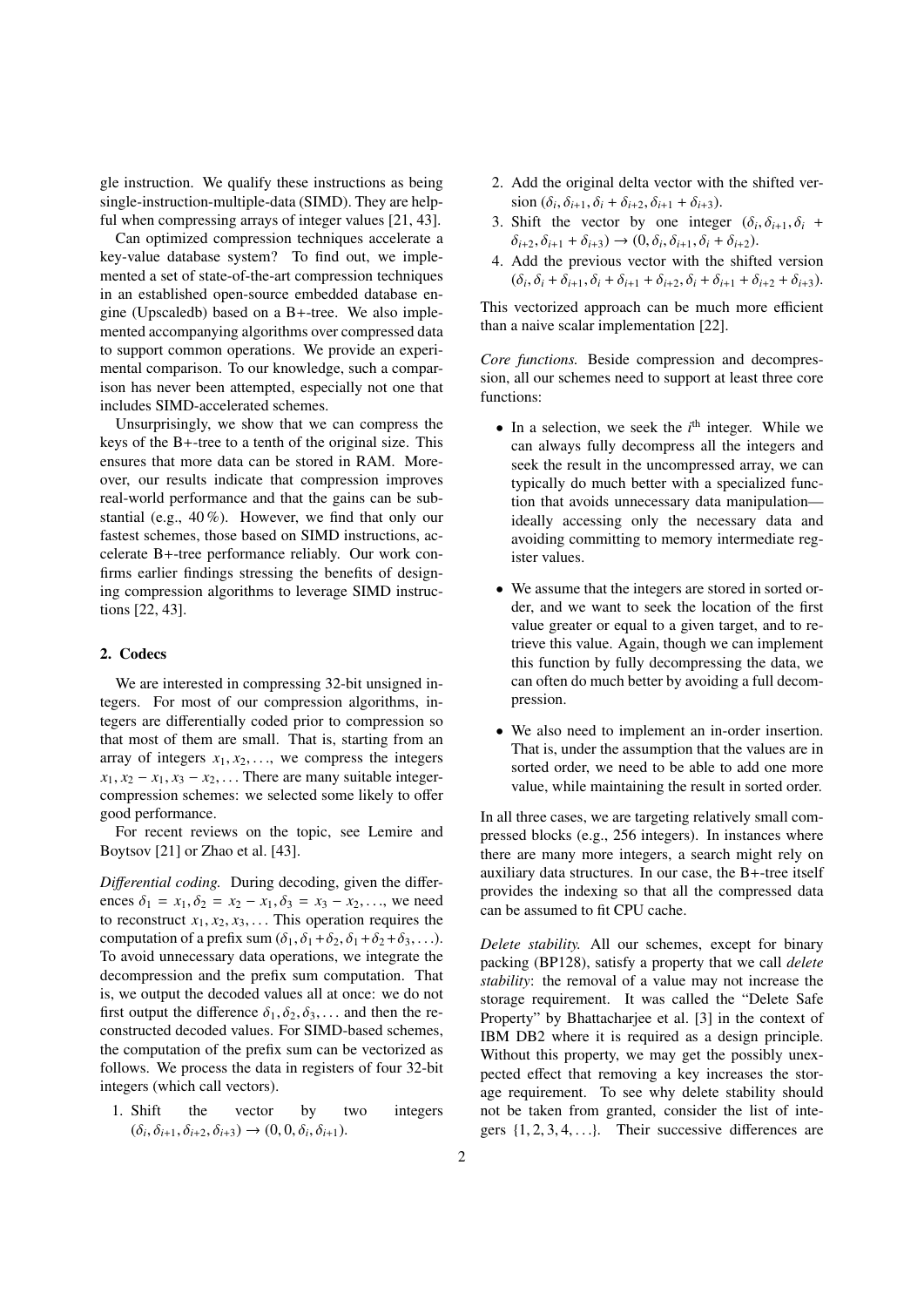Table 1: VByte compression of various integer values. The most significant bit of each byte is in bold.

| integer                     | <b>V</b> Byte                |
|-----------------------------|------------------------------|
| 1                           | 00000001                     |
| $\mathcal{D}_{\mathcal{L}}$ | 00000010                     |
| 128                         | 10000000, 00000001           |
| 256                         | 10000000, 00000010           |
| 32768                       | 10000000, 10000000, 00000010 |

 $\{1, 1, 1, 1, \ldots\}$ . However, suppose that we delete the second value, getting  $\{1, 3, 4, \ldots\}$ , then the successive differences contain a larger value  $(2)$ :  $\{1, 2, 1, 1, \ldots\}$ . Because the differences contain a larger value, they might be less compressible—depending on the compression algorithm used.

## *2.1. VByte*

VByte [4, 6, 34, 37, 41] is one of the most popular and established integer compression techniques. It is also known as variable-byte, var-byte, varint and escaping. We find it in common interchange formats (such as Google's Protocol Buffer) as well as in search engines (such as Apache Lucene). Starting from the least significant bits, we write non-negative integers using seven bits in each byte, with the most significant bit of each byte set to 0 (for the last byte of an integer), or to 1. Integers in  $[0, 2^7)$  are coded using a single byte, integers in  $[2^7, 2^{14})$  are coded using two bytes and so on gers in  $[2^7, 2^{14})$  are coded using two bytes and so on.<br>See Table 1 for examples There are many inconse-See Table 1 for examples. There are many inconsequential variations on this format, e.g., we could use the value 1 to indicate the last byte of an integer instead of the value 0.

For large 32-bit input values ( $> 2^{28}$ ), VByte is ineffi-<br>ent because it requires more storage (5 bytes) than the cient because it requires more storage (5 bytes) than the uncompressed value (4 bytes). However, such a problem is uncommon if we use differential coding on sorted inputs.

Our VByte implementation uses standard C code. VByte decoding can be fast when most integers fit in a single byte. One can then decode over a billion integers per second on commodity superscalar desktop processors. However the performance can be lower when integers fit in various numbers of bytes, as the cost of branch mispredictions increases. Indeed, the decode function requires frequent CPU branches when checking the continuation bits and there are data dependencies when decoding a value. In the worst case, the CPU needs to process bytes sequentially. Several other schemes were created to overcome this limitation, two of them were included in our tests: Masked VByte [31] and VarIntGB [12].

Implementing a fast select or fast (sequential) search over VByte—without first decompressing all integers is relatively straightforward. Moreover, VByte can support fast insertions. That is, suppose that we want to insert value  $a$  that would first between values  $x_i$  and  $x_{i+1}$ . There is no need to change any of the bytes corresponding to the values  $x_1, \ldots, x_i$ . After these bytes, the data corresponding to  $x_{i+1} = x_i$  must be undated so the data corresponding to  $x_{i+1} - x_i$  must be updated so that we can store the bytes corresponding to  $a - x_i$  and  $x_{i+1} - a$ . Meanwhile, all the bytes corresponding to the values  $x_{i+2}, x_{i+3}, \ldots$  do not need to be modified, so that they can be merely moved in memory. This observation is not novel: Büttcher and Clarke remark that we can often merge two variable-byte stream without having to recompress them [7]. This makes VByte convenient from an engineering point of view.

To summarize, VByte's strength is its simplicity and convenience. It can be implemented in just a few lines of code. Copying and splitting encoded sequences do not require a re-encoding of the data which enables fast operations on compressed values, i.e., to insert or delete values.

## *2.2. VarIntGB*

VarIntGB [12] was engineered by Google to alleviate the performance problems that VByte was causing. The main insight is that instead of encoding and decoding integers one at a time, we can encode and decode blocks of 4 integers instead.

In VarIntGB, we use  $\lceil \log_{2^8}(x + 1) \rceil$  continuous bytes to store an integer *x*. That is, if *x* is in  $[0, 2^8)$ , we use<br>one byte if *x* is in  $[2^8, 2^{16})$ , we use two bytes and one byte, if *x* is in  $[2^8, 2^{16})$ , we use two bytes, and<br>so forth. Given four integers, *x*, *x*, *x*, *x*, we first so forth. Given four integers,  $x_1, x_2, x_3, x_4$ , we first compute the array of byte widths  $M = \lceil \log_{2^8}(x_1 +$ 1),  $\lceil \log_{28}(x_2 + 1) \rceil$ ,  $\lceil \log_{28}(x_3 + 1) \rceil$ ,  $\lceil \log_{28}(x_4 + 1) \rceil$ . This array is made of four integers in {1, <sup>2</sup>, <sup>3</sup>, <sup>4</sup>}. We can store each of these values using 2 bits. Thus, the array *M* can be stored in a single byte (8 bits). The VarIntGB format encodes each block of four integers using one byte for the array *M*, and then  $M_1 + M_2 + M_3 + M_4$  bytes to represent the data corresponding to integers  $x_1, x_2, x_3, x_4$ respectively. See Fig. 1. In practice, if the number of integers is not divisible by four, we may end with a partial block.

When decoding VarIntGB data, we first examine the byte *M*, and extract its four components. The integers  $x_1, x_2, x_3, x_4$  are then decoded from the following  $M_1 + M_2 + M_3 + M_3$  bytes. Unlike VByte, the decoding of VarIntGB requires a fixed number of operations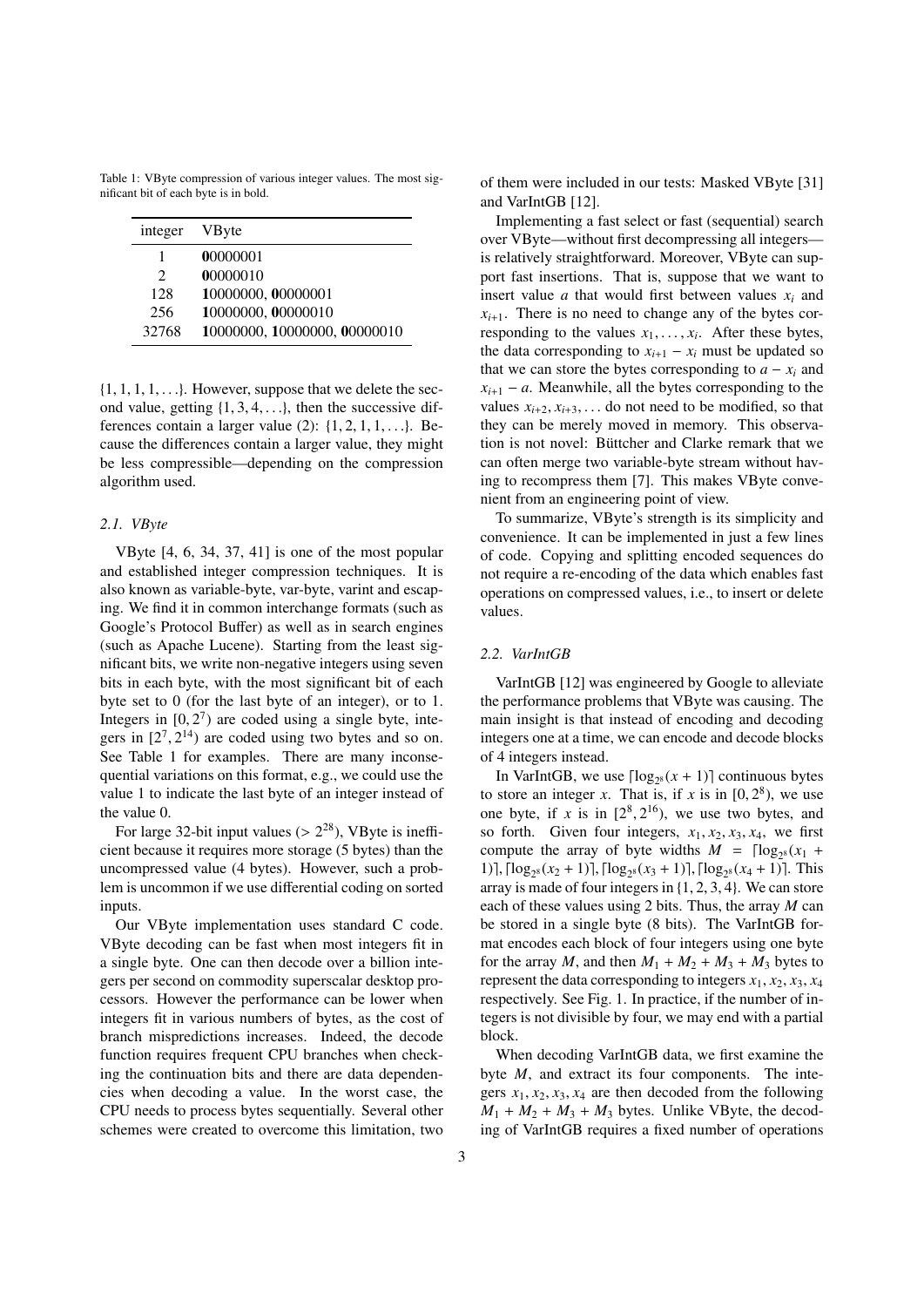Figure 1: Encoded bytes corresponding to integer values <sup>1024</sup>, <sup>12</sup>, <sup>10</sup>, 512 using VarIntGB. The result occupies seven bytes.

| $\vert 01 - 00 - 00 - 01 \vert 0x0004 \vert 0xc \vert 0xa \vert 0x0200 \vert$ |  |  |  |  |  |
|-------------------------------------------------------------------------------|--|--|--|--|--|
|-------------------------------------------------------------------------------|--|--|--|--|--|

per encoded integer in our implementation. Thus, Var-IntGB can be expected to offer a better performance than VByte over poorly compressible data. Moreover, we can address the important case where all four integers are stored using a single byte, and decode the four integers quickly, thus achieving a superior performance for highly compressible data.

Like VByte, implementing a fast select or a fast sequential search over VarIntGB is straightforward. However, a fast insertion is more difficult. If we find that the values must be inserted at index *i*, then we can certainly avoid rewriting the first  $\lceil i/4 \rceil$  values. However, recoding remaining values in-place following the insertion of a single new value is both technically cumbersome and relatively slow. We found it more appropriate to decompress the remaining values, and then recompress them with the new value added.

## *2.3. Masked VByte*

Our VByte decoder algorithmically processes one input byte at a time. Though VarIntGB accelerates the processing by changing the format, it might also be possible to accelerate VByte itself by designing a SIMDbased decoder. Indeed, the VByte format might be otherwise convenient, if only because it is a well-known and time-tested format. Stepanov et al. [34] tested such a SIMD-based decoder but got only modest gains (less than 25 %). However, Plaisance et al. [31] showed for the first time that it is possible to multiply VByte decoding speed by using SIMD instructions in a decoder called Masked VByte.

The Masked VByte approach first gathers the most significant bits of an array of consecutive bytes. A single instruction (pmovmskb) can serve for this purpose on Intel processors. To illustrate the approach, suppose we code the integers 128, 386, 16, 32 using VByte. The result will be six compressed bytes: 10000000, 00000001, 10000010, 00000011, 00010000, and 00100000. We can gather the control bits  $(1,0,1,0,0,0)$  in this case) using the pmovmskb instruction. We can then use another instruction (pshufb) that permutes the bytes of a register in a desired way (that may be specified using a control mask) in as little as one cycle. Finally, we need to mask or shift the bytes to arrive at the decoded integers. The exact algorithm and its implementation is technical

and requires many steps, so we refer the reader to the original work for details [31].

The Masked VByte can be three times faster than a conventional VByte decoder when the data is sufficiently compressible. Masked VByte also benefits from an integrated SIMD-accelerated differential coding.

We implemented accelerated select and sequential search functions that are similar to the VByte functions. Selection is SIMD-accelerated: we decode in registers the first  $4[i/4]$  values and return the value at the proper index. Sequential search is handled similarly. For the insertion, we use the same function as for VByte: this is possible because the underlying data format is identical.

## *2.4. Binary Packing (BP128)*

The binary representation of an unsigned integer *x* has all but the less significant  $\lceil \log_2(x + 1) \rceil$  bits equal to zero. Given an array of integers  $x_1, x_2, \ldots$ , if *m* is the maximum value ( $m = \max x_1, x_2, \ldots$ ), then we can store all integers using  $\lceil \log_2(m + 1) \rceil$  bits per integer. Effectively, we can truncate the leading zeros. Binary packing is a compression technique that exploits this idea. We regroup all integers in blocks of, say, 128 integers. We find  $b = \lceil \log_2(m+1) \rceil$  and store it using as little as a byte, and then we write out the 128 integers using *b* bits per integer, packing them tightly so that 128*b* bits are used in total.

Like with VarIntGB, if the number of integers is not divisible by 128 integers, we may end with a partial block. For simplicity, we may pad the input with zeros so that the number of integers is divisible by 128.

Lemire et al. [22] describe an optimized SIMDaccelerated version of binary packing, henceforth BP128, where blocks of 128 integers are used. Differential coding is integrated in the unpacking routines.

We implemented fast functions to select just a single value, that is, if the  $i<sup>th</sup>$  value is sought, only the first  $4[i/4]$  values are decoded (in registers) and the desired value is returned.

We implemented a similar sequential search function. Insertions require decoding the entire array, editing the uncompressed data and recompressing.

#### *2.5. Frame of Reference*

Though all compression techniques presented so far rely on differential coding, there are other alternatives. Indeed, differential coding has the downside that it is relatively difficult to random skip values: without auxiliary data structures, one must decode integers starting from the beginning. In particular, it might be difficult to use a fast search technique, like binary search, directly on the compressed data.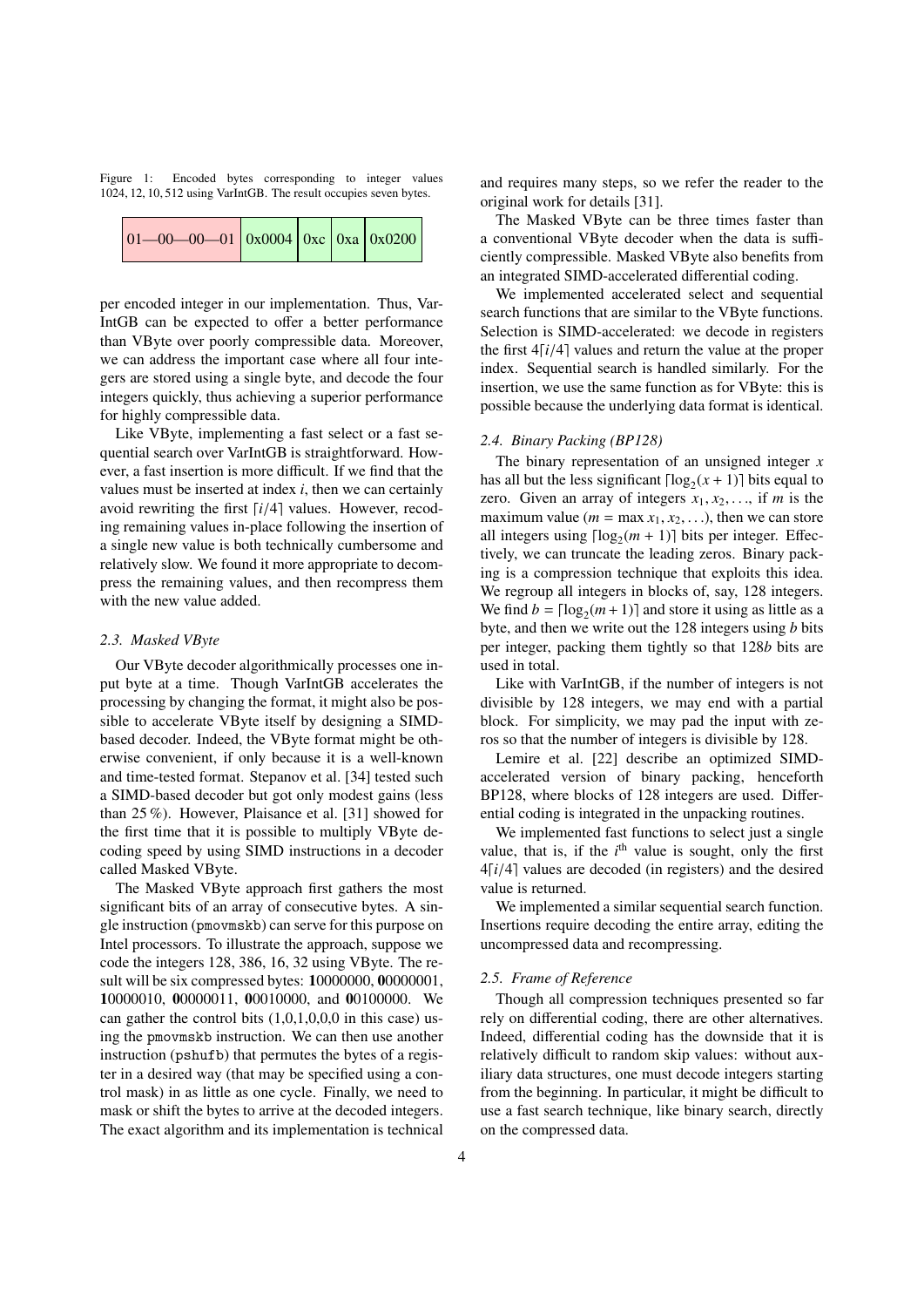One convenient compression alternative that offers good compression as well as fast random access is Frame-Of-Reference (FOR) [13]. In FOR, arrays of values are partitioned into blocks (e.g., of 32 integers). We code the minimal value of the block, and then all values are written in reference to this minimum. For example, the block of values {500, <sup>521</sup>, <sup>531</sup>, <sup>574</sup>} would be written as {21, <sup>31</sup>, <sup>74</sup>}. To decode these values, all we need is the minimum (500), and then we can compute the sums  $\{500, 21 + 500, 31 + 500, 74 + 500\}$ . When the arrays are sorted, as in our application, the minimal value is always the first one. Thus, starting from the array of sorted values  $x_1, x_2, x_3, \ldots, x_n$ , we pack the array  $x_1 - x_1, x_2 - x_1, x_3 - x_1, \ldots, x_n - x_1$  of transformed integers using  $\lceil \log_2(x_n - x_1 + 1) \rceil$  bits per integer, packing and unpacking them quickly, as in binary packing. In our implementation, we use blocks that are multiples of 32 integers for the scalar version (henceforth FOR) and multiple of 128 integers for the SIMD-accelerated version (henceforth SIMD FOR). When the number of input integers is not divisible by the block size, we create a partial block, packing only the necessary *x* integers, to maximize the compression ratio.

One can select the  $i<sup>th</sup>$  value in a block in constant time (irrespective of the block size). If the values are sorted, searching for a value can be done in logarithmic time using binary search. Inserting a new value can be done by uncompressing the block, inserting the value in the uncompressed data and then recompressing it.

#### 3. Database Compression in Upscaledb

Upscaledb is an embedded key-value database engine implemented in  $C_{++}$ . It is used for a variety of tasks like caching web crawler data, gathering and pre-processing sensor input and network events, storing the metadata of backup software or just as a general data store for mobile and desktop applications.

Upscaledb's functionality is similar to other keyvalue database engines like Berkeley DB, but different in its implementation. Instead of using type-less byte arrays as keys, Upscaledb is aware of the key type. It can therefore optimize the underlying data structures and algorithms for the type.

The key type is specified by the user when creating a database. Among the supported types are 32-bit integers, 64-bit integers, variable-length binary data and fixed-length binary data. This configuration parametrizes C++ template classes for lower-level structures and algorithms.

Upscaledb uses a B+-tree [10] structure to store the database indices. A B+-tree is similar to a conven-



Figure 3: The KeyList storing a sorted, non-consecutive sequence of fixed-length integer keys

tional B-tree. It is an associative map that stores keys and values in sorted order and supports logarithmic-time search, insertion and deletion operations. However, the B+-tree stores values aligned with the leaf nodes. Moreover, the leaf nodes form a linked list for fast traversal.

B+-trees are a common data structure. Indeed, B+ trees are also used by other key-value stores like Berkeley DB and Tokyo Cabinet, as well as many other database engines such as Oracle and SAP HANA.

Upscaledb's B+-tree node (also called a *page*) stores keys and values separately from each other. The actual in-memory layout is described in Fig. 2. Each node has a header structure of 32 bytes containing flags, a key counter, pointers to the left and right siblings and to the child node. This header is followed by the KeyList (where we store the key data) and the RecordList (where we store the value's data). Their layout depends on the index configuration and data types.

The RecordList of an internal node stores 64-bit pointers to child nodes, whereas the RecordList of a leaf node stores values or 64-bit pointers to external blobs if the values are too large.

Fixed-length keys (Fig. 3) are always stored sequentially and without overhead. They are implemented as plain C arrays of the key type, i.e., uint32\_t keys[] for a database of 32-bit integers. Variable-length keys (Fig. 4) use a small in-node index to manage the keys. Long keys are stored in separate blobs; the B+-tree node then points to this blob.

The Upscaledb in-memory representation of fixedlength keys eases the application of compression. The keys are already stored in sorted order, therefore applying differential encoding does not require a change in the memory layout. Since keys are stored sequentially in memory, SIMD instructions can be used efficiently if needed.

#### *3.1. Insertion and Deletion*

In a conventional B+-tree, non-root, non-leaf nodes can accommodate between *b* and 2*b* keys. Leaf nodes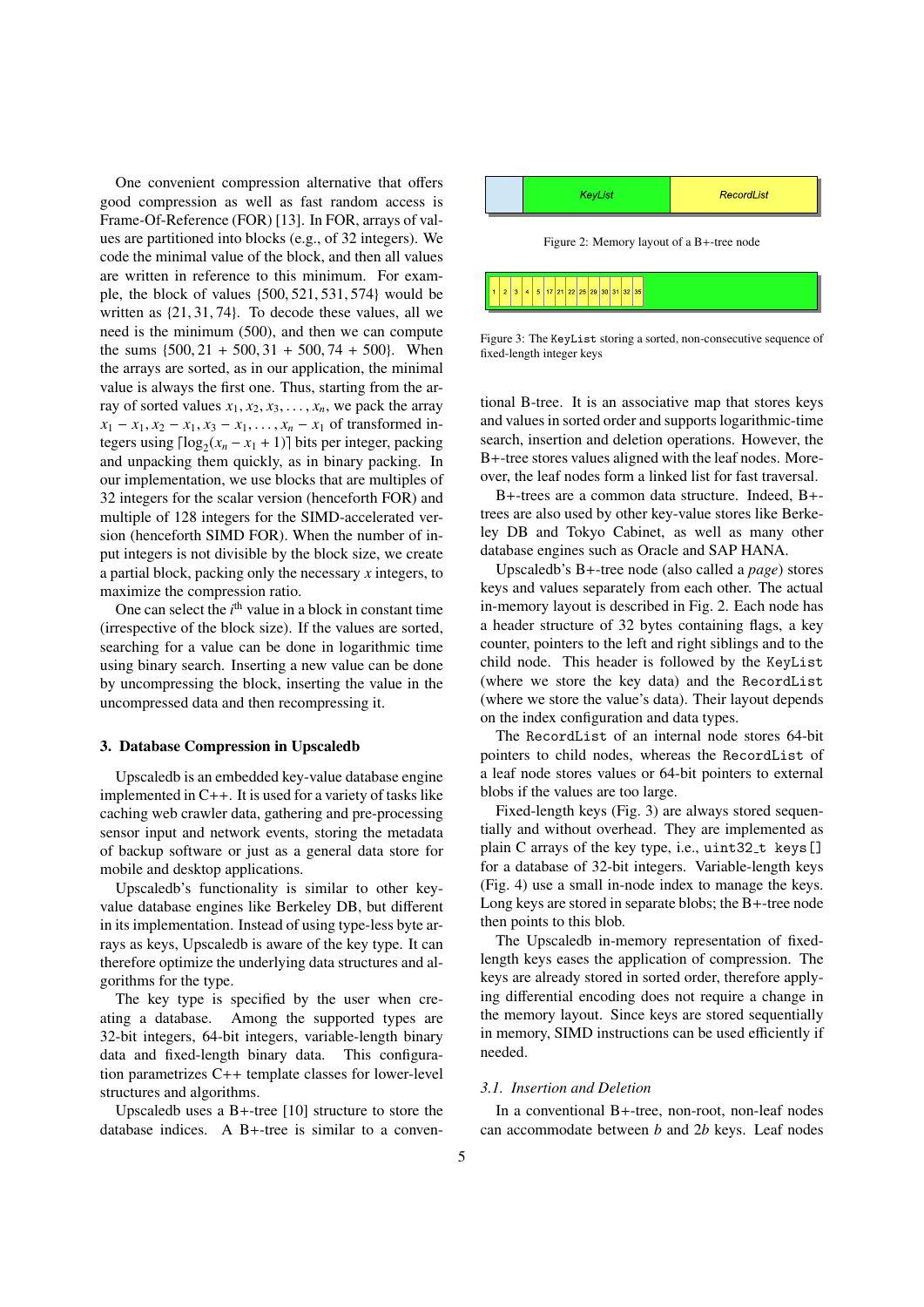

Figure 4: The KeyList storing variable-length keys

accommodate between *b* and 2*b*−1 keys. Nodes are split or merged following insertions and deletions to remain in these ranges. (See Appendix A for details.)

Upscaledb differs from a conventional B+-tree in two significant ways. Firstly, the capacity of nodes is defined in terms of storage space, and not as a number of keys. Secondly, the nodes are balanced locally: the result of an insertion or deletion does not immediately propagate back to the root of the tree. We review these two differences in more details in the rest of this section.

Capacity as storage space Instead of defining capacity as the number of keys that a node may include, Upscaledb fixes the maximal space usage of a node (16 kB by default). This space is used to store both keys and values. Unlike conventional B+-trees that forbid nodes from being less than half full, Upscaledb only considers merging nodes that are nearly empty, i.e., nodes that have less than 4 keys.

Leaf nodes use compression, and the maximal number of keys that can be stored depends on the compressibility of the data. The size of the value entries has also an impact, since they both share the same space.

When inserting a new key in a node with compressed keys, it might be necessary to attempt the insertion to determine how many bytes the new node would use. Only then might we determine that the node is full and needs to be split.

Upscaledb follows this approach. If a key cannot be stored in the current space allocated to the KeyList then it tries to reorganize the node (e.g., by growing the KeyList at the expense of the RecordList, if possible). As a last resort, the node is split and the insert operation is done in one of the new nodes.

As mentioned in § 2, the binary packing schemes violate the principle of "delete stability". A BP128-encoded block can grow if an integer is deleted from the block. This can lead to cases where deleting a key from a B+-tree leaf causes an

overflow and triggers a node split. To our knowledge, Upscaledb is unique among B+-tree implementations in that it can split nodes when deleting keys. Such an ability allows us to use BP128 as a codec.

In a B+-tree, most nodes are leaf nodes: there would be little storage gain in compressing nonleaf nodes. For example, to store 20 million keys, we might use 4 non-leaf nodes and 2500 leaf nodes. Consequently, in Upscaledb, only leaf nodes use compression. Thus, deleting a key from a non-leaf node cannot lead to this node being split. IBM DB2 also compresses only leaf nodes [3], for the same reason.

Local balancing When inserting a new key, conventional B+-tree implementations usually first go down the tree to find the right node, and then potentially split the nodes from the bottom up. Moreover, when deleting a key, underfilled nodes are balanced. Splits and balancing operations can require modifications in the B+-tree which are propagated all the way up to the root level.

Upscaledb's implementation is different as it is balancing is only performed locally. It follows Guibas and Sedgewick [15] and examines nodes while descending the tree from the root. Nodes that cannot accommodate a new key are split and underfilled nodes are merged—without propagating changes above the parent. This local balancing may improve query latency.

This localized approach works because any parent node is guaranteed to have space for one more key—irrespective of the value of the new key. Hence, when we split the current node, there is no need to immediately split the parent to make room for one more key. There are two minor inconveniences to this localized approach: it can happen that nodes are split although the split is not immediately required. The other inconvenience is that empty nodes are not pruned if their removal would cause global updates in the B+-tree, since we want to restrict our updates to a local scope only. However, this waste only happens in rare situations, and these empty nodes represent only a small fraction of the total storage.

When descending the B+-tree toward the leaf node, the insert and delete algorithms are identical in their implementation. Only when the leaf is reached, do the algorithms diverge and perform their specific action to either insert or delete a key.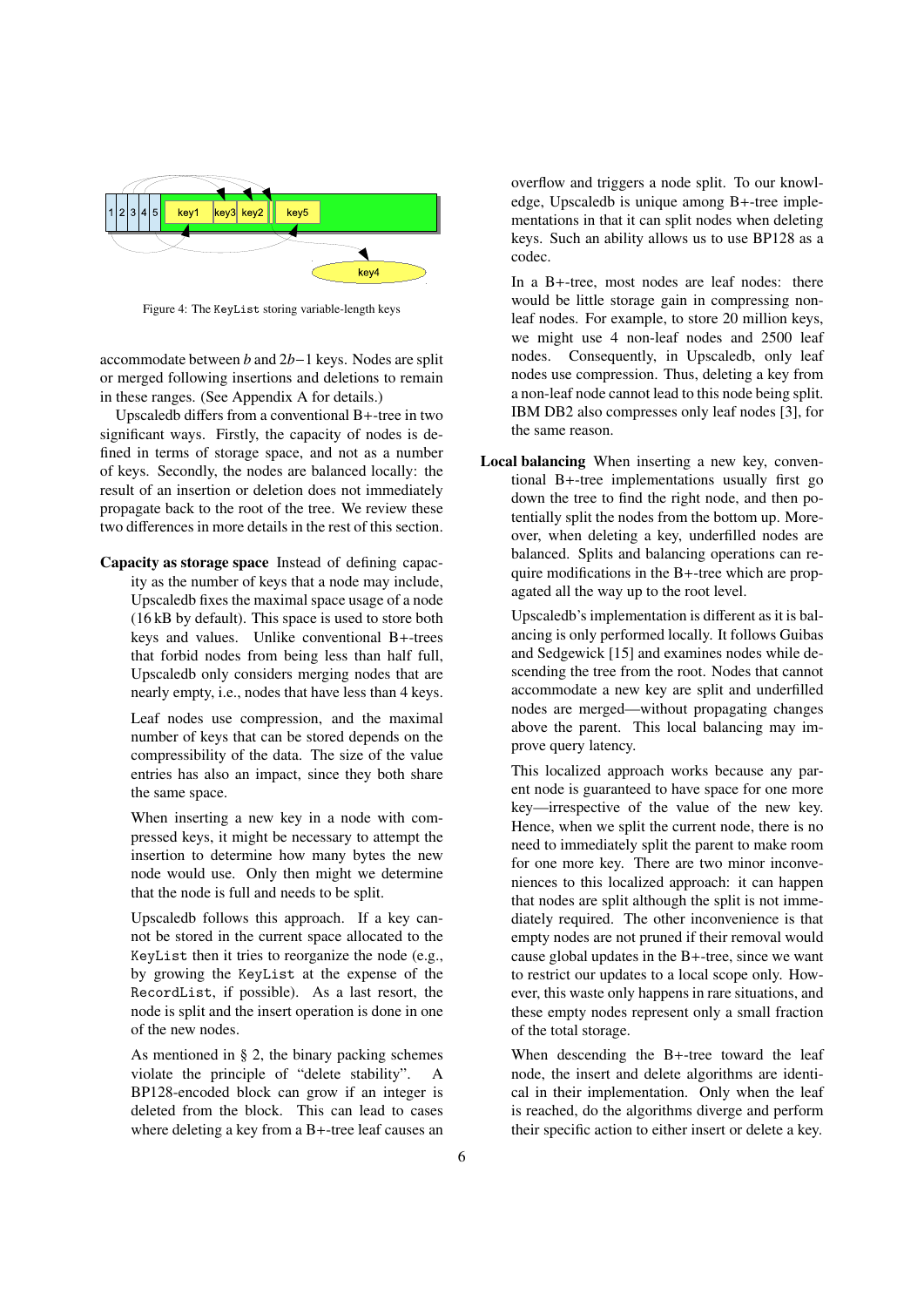If the operation aborts because a node split is required then the node is split, the parent node and the siblings are updated—without propagating the changes further. This is the case even for deletion operations, where some compression codecs might actually require more space when keys are deleted.

## *3.2. Integrating Compression*

Upscaledb implements the typical operations of keyvalue databases like inserting or overwriting keys, deleting keys and looking up keys. In addition, bi-directional cursors can iterate over the keys. When there is no compression, many of these operations follow the same pattern: binary search is used to find the position of the (new) key in the node; then the operation is executed at the specified position. This works well because we have very fast random access over uncompressed arrays of keys. With integer compression, more care is needed.

To improve performance, the compressed integers are split in blocks. Therefore, we have the following hierarchy: each leaf node contains a KeyList which may contain several blocks. The block size depends on the codec. BP128 stores up to 128 integers per block, all other codecs store up to 256 integers by default. We arrived at these block sizes through empirical evaluation (see § 4.3.2).

Each block is described by a small index structure at the beginning of the KeyList, containing the offset of the block in bytes relative to the beginning of the KeyList, the number of keys in the block, and the size of the block in bytes (or, in case of BP128, the number of bits required for encoding).

Also, each block stores the start value of the encoded integers. This value serves as the starting value when decoding the differentially coded values in the block and it is used to locate the block of a given key. Blocks can grow, but as soon as they reach a limit they are split.

Blocks are stored sequentially within the KeyList. Following insertions and deletions, blocks can contain various numbers of keys. It is even possible for a block to become empty (to become a *gap*). However, the space used by a block is not necessarily reclaimed eagerly as its content is reduced.

If the B+-tree node overflows, it is split. Since this is an expensive operation, several attempts are made to optimize the node's layout and save space, to delay the actual split. Blocks are reorganized and gaps are removed. Also, the space which is assigned to the RecordList can be reduced, and assigned to the KeyList, and vice versa.

From the following list, each integer codec has to support the compress and decompress functions. The other functions are not mandatory.

• Compress — Compresses a block of integers to a provided memory location.

```
uint32_t compress_block ( Index *
   index , const uint32_t *in ,
   uint32_t *out) ;
```
The compress function returns the number of bytes required to compress the data.

• Decompress — Decompresses a block of compressed integers to a buffer.

```
void decompress_block ( Index *index ,
     const uint 32_t *in, uint 32_t *
   out ) ;
```
• Insert — Inserts a new key in a compressed block. Except for BP128, FOR and SIMD FOR, all codecs provide such a custom insert function: see § 3.3 for details. BP128, FOR and SIMD FOR decode the block, modify the decompressed data and re-encode the block.

```
bool insert ( Index *index , uint32_t
    *in , uint32_t key , uint32_t *
    pslot ) ;
```
The insert functions returns false if the key already exists. It also returns the position of the new key in the KeyList. This position (the "slot") is then required to insert the corresponding value into the RecordList. It is assumed that the block has enough free space to insert another key. Growing or splitting the block is handled by the caller.

If possible, the insert function implements a fast code path to append a new key at the end. See § 3.4 for details.

• Find — Performs a lower bound find for a key, returns the location of the first value at least as large as the specified key value. This function is used to search for a key.

```
int find_lower_bound ( Index *index ,
   const uint32_t *in, uint32_t key
    , uint32_t * presult ) ;
```
• Delete — Deletes a key. Only implemented by the VByte and Masked VByte codecs. Other codecs decode the block, modify the decompressed data and re-encode the block.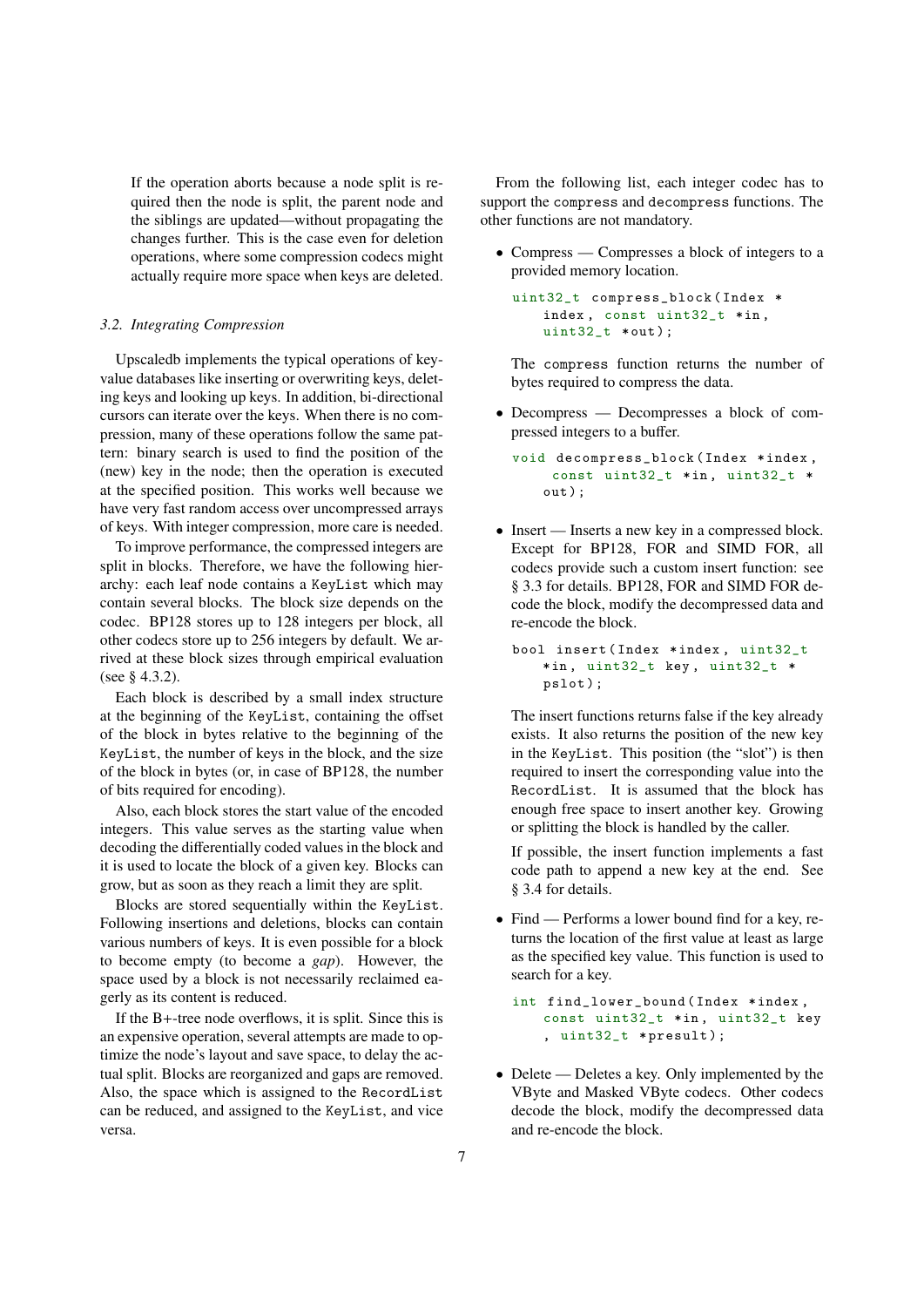

Figure 5: A KeyList before (top) and after (bottom) the vacuumizeoperation. Fragmentation occurs when empty blocks are deleted. Blocks will have unused space if keys are deleted from a block.

```
template < typename GrowHandler >
void del( Index *index , uint32_t *in
     , int slot ,
             GrowHandler *handler);
```
The codecs do not necessarily have "delete stability" (see § 2) and can require more space after a key is deleted. The GrowHandler template parameter is used to signal such circumstances to the caller. It can assign more space to the current block or request a B+-tree node split.

• Vacuumize — Reorganizes all blocks, trying to reduce gaps and space to avoid B+-tree node splits.

void vacuumize () ;

When "vacuumizing" a KeyList (see Fig. 5), the BP128, FOR and SIMD FOR codecs decode all blocks into temporary memory and re-encodes them into new (usually fewer, densely packed) blocks. The other codecs just move the blocks to remove any gaps between the blocks.

#### *3.3. Fast In-place Updates*

We can shift an array of bytes in memory by a byte offset at high speed. The C language offers the memmove function for this purpose, and it is highly optimized—to the point of being limited by the memory throughput. Thus, it is efficient to modify byte-oriented formats inplace (e.g., VByte and VarIntGB). However, we are not aware of any similarly fast function (within a factor of four) to shift an array of bytes by a bit offset that is not divisible by eight. Thus, inserting a value that occupies a number of bits non-divisible by eight in a packed array is likely to be a relatively slow operation. This makes BP128, FOR and SIMD FOR data streams more difficult to update in-place.

In our implementation, VByte, VarIntGB, and Masked VByte perform all update operations directly

on compressed data. BP128, FOR and SIMD FOR still require a decode-modify-encode loop for updates.

## *3.4. Fast Append Functions*

A common database index operation is to insert new keys at the end, i.e., for time-series data where the key is a chronologically incremented timestamp. Appending integers to an array of differentially-coded compressed integers could be slow if we had to first decode the last value (by summing up the differences). To improve performance, the block descriptor stores the value of the last integer. With this cached value, it is trivial to decide whether a new key is appended at the end or inserted in the middle. If it is appended, then its delta value can be calculated by subtracting the (previously) highest block value from the new value. This optimization improved performance by up to about 30 % for the insertion of sequentially ordered keys. Adding 32 extra bits to the descriptor does not degrade the compression ratios by a significant degree when dozens or even hundreds of keys are stored in a block.

All codecs support fast append functions that avoid first uncompressing the data at least some of the time. For BP128, we only uncompress the block if the existing bit width is insufficient compared to the size of the new delta to be appended. Otherwise, we modify the compressed data directly. We proceed with FOR and SIMD FOR similarly: if the existing bit width is sufficient, we append directly in the compressed data, otherwise we are forced to first uncompress the block.

## 4. Benchmarks

We first benchmark separately the various operations that are relevant to a key-value store: decompression speed, insertions, select and search. After benchmarking the operations separately, we then report on the performance in Upscaledb with realistic data.

## *4.1. Hardware*

All our experiments are executed on an Intel Core i7-4770 CPU (Haswell) with 32 GB memory (DDR3- 1600 with double-channel). The CPU has 4 cores of 3.40 GHz each, and 8 MB of L3 cache. Turbo Boost is disabled on the test machine, and the processor is set to run at its highest clock speed. The computer runs Linux Ubuntu 14.04. We report wall-clock time.

Except for the fact that dirty B+-tree nodes in Upscaledb are purged in the background, all tests are single-threaded. Our workloads are small enough to fit in memory and input-output is not a limiting factor.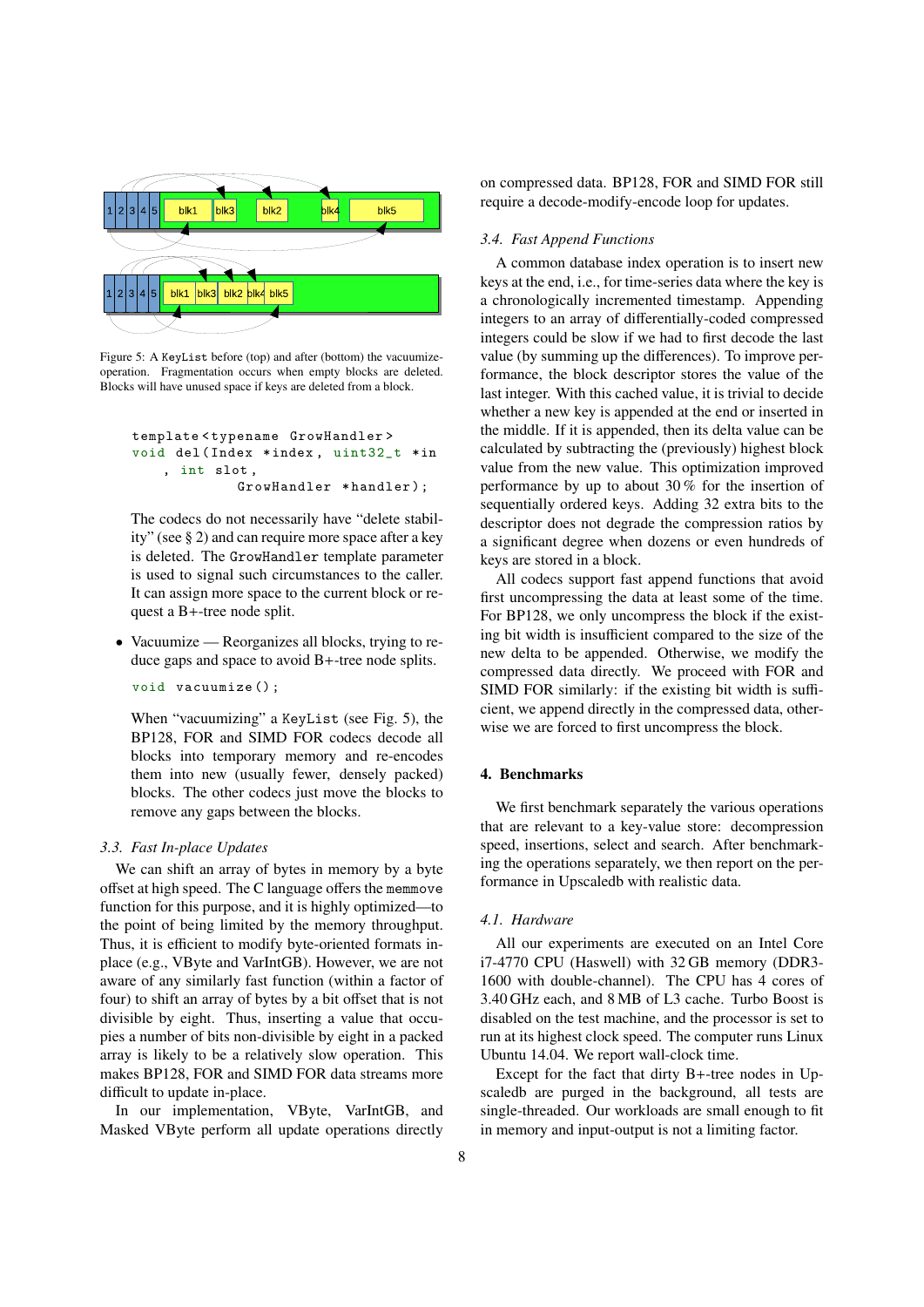#### 4.2. Microbenchmarks and Evaluation

We compare the codecs—without database interaction. We compile our  $C++$  benchmarking software using the GNU GCC 4.8.2 compiler with the -03 flag. Our implementation is freely available under an open-source license. $1$ 

Given a bit width  $b \le 24$ , we first generate an array of 256 integers in [0, 2<sup>b</sup>):  $\delta_1, \delta_2, \ldots$  The prefix sum is computed  $(\delta_1, \delta_1 + \delta_2, ...)$  and used as input data. The result is a sorted list of 32-bit integers. Fig. 6 shows the average compressed size (in bits per integer) and the decompression speed in billions of integers per second. We see that BP128 offers the best compression whereas FOR and SIMD FOR offer poorer compression compared to other codecs.

Regarding the decompression speed, we report the numbers in billions of 32-bit integers decompressed per second (Bis). See in Fig. 6b. SIMD FOR is twice as fast as the next scheme, BP128, which is itself much faster than most other alternatives (up to twice as fast). VByte is the only codec that is limited by a best speed of only about 1 billion integers per second. In contrast, SIMD FOR can decompress data at a rate of over 7 billions integers per second—or about two integers decoded per clock cycle.

Fig. 7 presents various benchmarks regarding operations on compressed data.

- Instead of starting from the integers in sorted order and compressing them, we pick the integers at random one by one and we insert them in the VByte or VarIntGB stream (Fig. 7a). In the naive implementation, the stream is first decompressed, we insert the value and then recompress the stream. In the fast version, we use our optimized function. We see that the optimized function can be several times faster. We also see that VByte is slightly faster than VarIntGB in this case due to its simpler data layout.
- In Fig. 7b, we randomly select the value at one of the indexes. We present the data in millions of operations per second with a logarithmic scale. We see that FOR and SIMD FOR are an order of magnitude faster at this task because they do not rely on differential coding. BP128 is the next fastest codec while VByte is the slowest.
- In Fig. 7c, we benchmark the find function by randomly seeking a value in range. In this instance, all schemes but VByte are nearly as fast



Figure 6: Compression rates and decompression speed

(within a factor of two) for compressible data, while VByte is significantly slower. VarIntGB offers the best performance in this case. FOR and SIMD-FOR differ from the other schemes in that they use a binary search (as a sequential search proved slower) whereas all other codecs rely on a sequential search. If the block size was much larger, FOR and SIMD FOR could be expected to perform better, but we are not interested in that case.

Overall, our results suggest that on speed and compression ratios, BP128 offers good performance. If faster random access is necessary, and the compression ratio is not an issue, then FOR and SIMD-FOR might be preferable.

#### 4.3. In-database Benchmarks

Though synthetic benchmarks show that some compression schemes are superior than others, we are interested in the effect of compression in an actual key-value store. For this purpose, we compiled Upscaledb and our benchmarking software using the GNU GCC 4.8.2 compiler with the -03 flag. Upscaledb is freely available

<sup>&</sup>lt;sup>1</sup>https://github.com/lemire/SIMDCompressionAndIntersection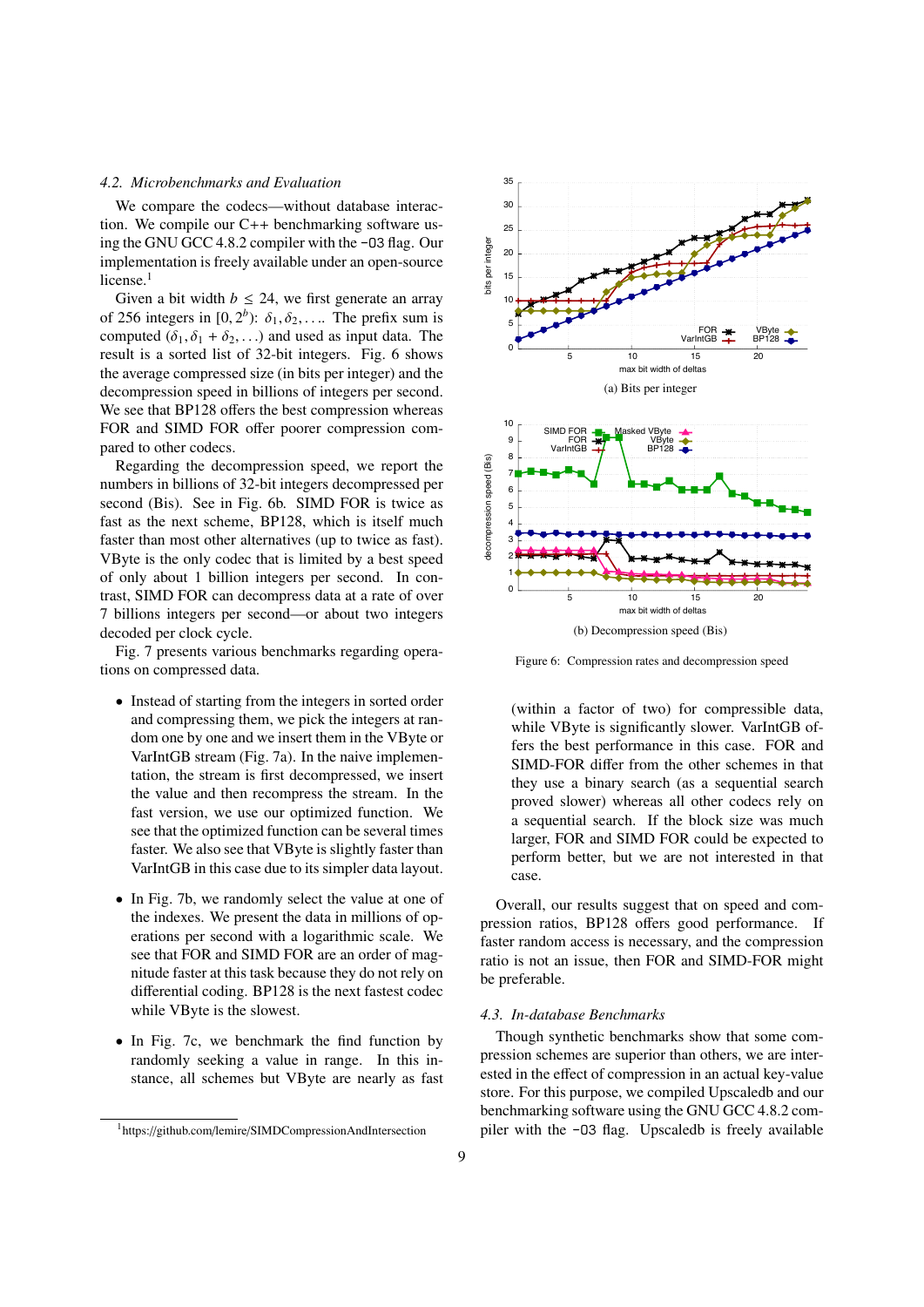



Figure 7: Operation timings and speeds over compressed data, for various codecs.

under an open-source license (http://upscaledb. com). The benchmarks are executed with "ups\_bench", a benchmarking tool which is part of Upscaledb's sources.

We aim to study the compression of the integer keys. For this purpose, we only stored the keys, without any accompanying values. All our queries bear only on the keys.

For our experiments, we use the ClusterData model from Anh and Moffat [1]. We vary the number of keys generated, up to a billion. When generating  $N$  keys, we set the range of possible values to  $[0, 9N/8)$ . We insert the keys in order. We choose this data distribution because it is a reasonable model for realistic data.

Table 2 and Fig. 8 present compression results with various database sizes, using the default block sizes  $(128$  for BP128 and 256 for other codecs, see § 4.3.2). Expectedly, the best compression is offered by BP128 which can compress the database by a factor of ten compared to an uncompressed B+-tree. The compression ratios offered by the other codecs are similar (compression ratio of 2 or 3), with SIMD FOR compressing slightly less and VByte compressing slightly better. Both VByte

Table 2: Database sizes in bytes per key, for ClusterData model ( $N =$ 20 000 000)

| key format                      | bytes per key |  |  |
|---------------------------------|---------------|--|--|
| uncompressed                    | 4.02          |  |  |
| VByte/Masked VByte<br>VarIntGB  | 1.06<br>1.31  |  |  |
| <b>FOR</b>                      | 1.26          |  |  |
| <b>SIMD FOR</b><br><b>BP128</b> | 1.28<br>0.37  |  |  |
|                                 |               |  |  |

and Masked VByte have exactly the same compressed output. In these tests, we see that the compression as measured by the number of bytes used per key is nearly constant irrespective of the database size.

#### 4.3.1. In-database timings

Each benchmark runs three times, the median result is reported. The difference between the median and other timings is small (typically less than  $1\%$ ).

We execute four operations:

Look-up This benchmark opens an existing database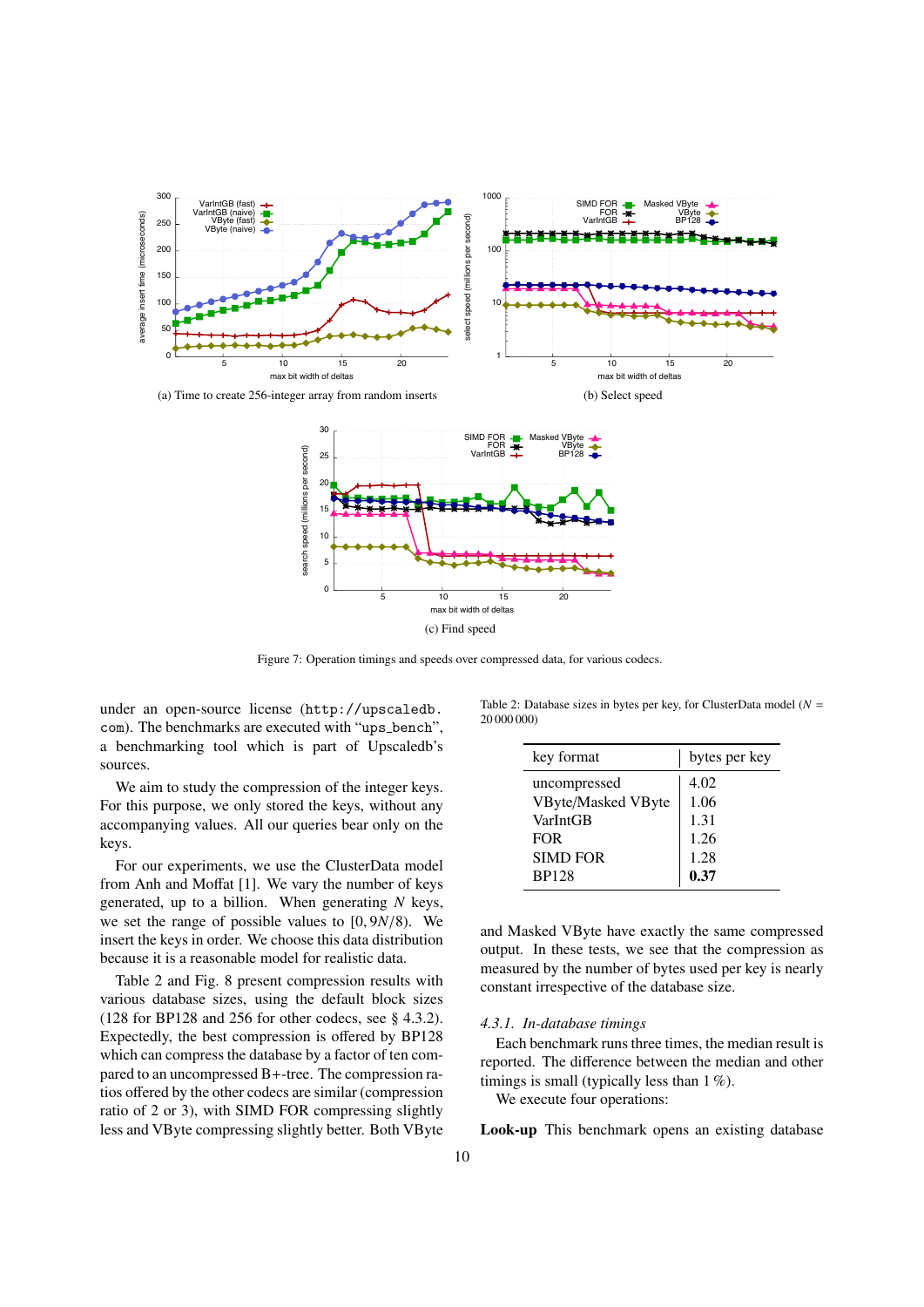

Figure 9: Relative timings in Upscaledb (ClusterData).



Figure 8: Relative database sizes in Upscaledb (ClusterData)

and performs point-lookups of all inserted keys. Each lookup requires a B+-tree traversal to the leaf node. The node then performs a linear search through the block index and locates the block which stores the requested key. The codec then searches the block for the key.

We implemented search functions for all codecs directly on compressed data. FOR and SIMD FOR do not use differential compression and therefore perform a binary search directly on the compressed data. All other codecs use linear search because they need to rebuild the original value during the search.

The benchmarks show that integer compression does not cause a significant performance hit for lookup operations. Indeed, Fig. 9a shows that the penalty for using compressed keys is about 50%. We get the best results with SIMD FOR, VarIntGB and FOR (a penalty ranging from  $20\%$  to  $40\%$ ) and the worst results with VByte and BP128 (with a penalty of up to  $60\%$ ). The good results from VarIntGB in this case are consistent with our mi-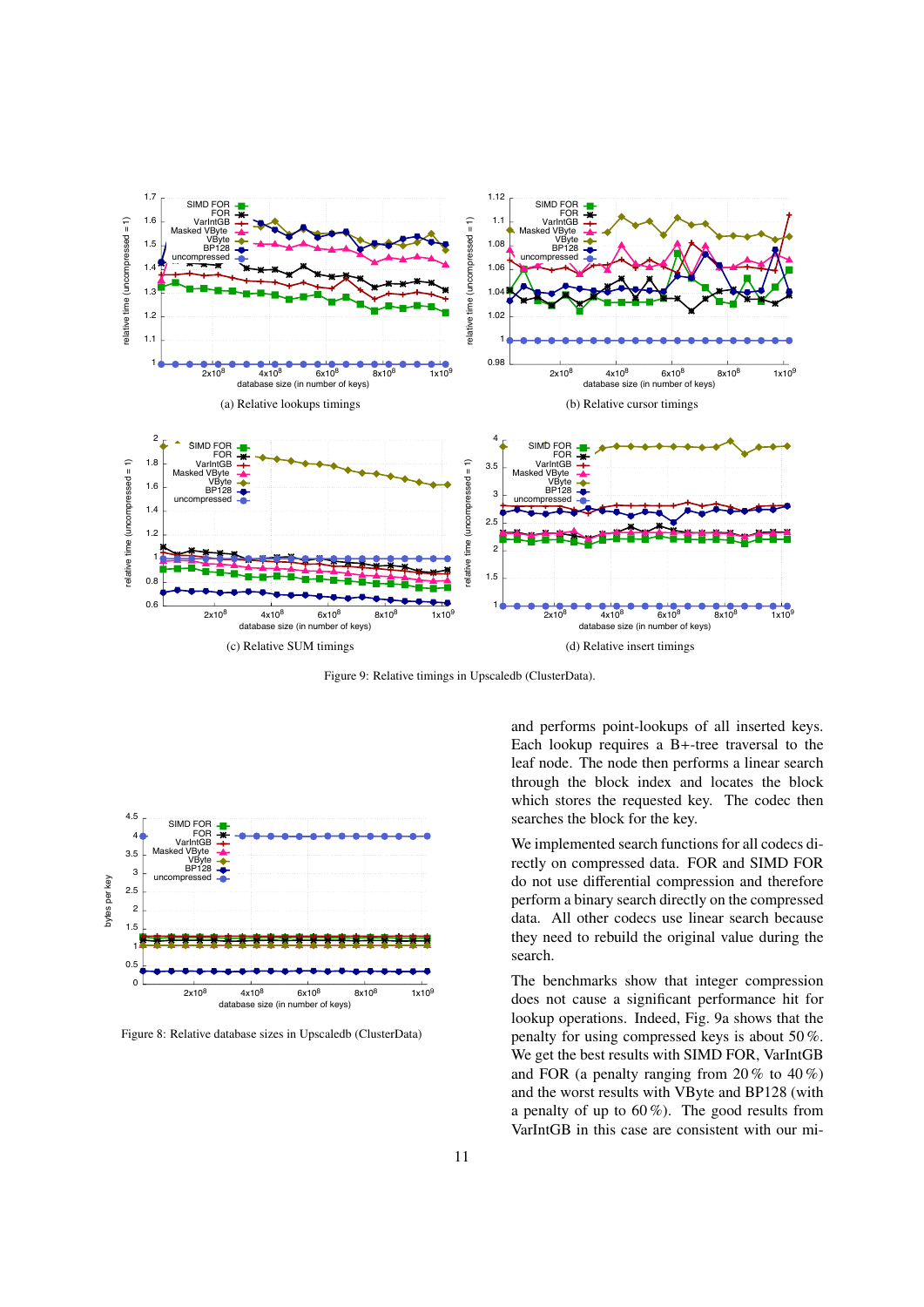crobenchmarks (see § 4.2 and Fig. 7c). BP128 is slightly penalized in this case because it is able to store more keys per leaf node due to its better compression: searching in a node containing more keys takes longer on average, everything else being equal. Though VByte and Masked VByte have the same underlying format, Masked VByte is noticeably faster though not as fast as FOR and SIMD FOR.

Cursor This benchmark opens an existing database and creates a cursor to traverse from the first to the last key. To position itself on the first key, the cursor traverses down the B+-tree at the left-most path down to the leaf, then visits each leaf. Since all leaf nodes are linked, no further traversal is required.

The cursor attaches itself to a leaf node, and stores the current position in the leaf. When the cursor is moved to the next key, this position is incremented. If the last key in the leaf is reached, the cursor loads the sibling of the leaf, attaches itself to the sibling and resets its position to 0.

The cursor then retrieves the key at its current position. If the KeyList is uncompressed then the key is accessed with *O*(1). A compressed KeyList first traverses the list of block descriptors, accumulating each block's number of keys till it finds the block which contains the requested key. In our original implementation, the cursor then used a select method to retrieve the key directly from the compressed block. But since cursors are usually used for sequential access, and therefore frequently access the same block, we decided to decode the block and cache the decoded values. This causes additional latency when a block is accessed initially, but all following accesses can be served with high throughput. Indeed, our tests showed a significant performance improvement compared to the previous implementation based on select.

The final results are presented in Fig. 9b. Compared to an uncompressed database, all codecs except VByte show a penalty of less than about 8 %. VByte does slightly worse with a penalty sometimes exceeding slightly 11 %. Again, though they use the same underlying format, Masked VByte is noticeably faster than VByte.

SUM This benchmark performs a "SUM" operation on all keys. It is equivalent to a SELECT SUM(column) operation of a SQL database, where the specified column is an index of unique 32 bit integer keys. For such operations, Upscaledb

does not use a cursor to traverse the B+-tree, but performs the operation directly on the B+-tree's data, without copying the keys into the application's memory.

If compression is disabled, the KeyList stores all keys in an array of type  $uint32_t[]$ . The "SUM" operation sums all keys in that array. If compression is enabled, the KeyList traverses each compressed block, uncompresses it into temporary memory (in L1 cache) and sums all keys of that memory.

The benchmark results in Fig. 9c show the SIMD accelerated BP128 and SIMD FOR as the clear winners. The compressed databases are even faster than an uncompressed database—with gains reaching 40 % for BP128.

SUM performance is impacted by database size: the bigger the database, the more compression is beneficial, with BP128 and SIMD FOR offering the best performance. Only Masked VByte, BP128 and SIMD FOR are superior to the uncompressed database on the entire test range. VarIntGB and FOR also help the speed for large databases while VByte fails to catch up to the uncompressed database in the scope of our test.

We take this query as a representative of analytic queries where much of the data must be accessed (the query has low selectivity). In such cases, we expect compression to be particularly useful as it reduces data access costs. Upscaledb supports several such queries such as COUNT, COUNT DIS-TINCT, COUNT IF, COUNT DISTINCT IF, AV-ERAGE, . . .

Fig. 10 illustrates our results with a more advanced query ("AVERAGE(key) WHERE key >  $MAX(keys) / 2"$ . It shows that such queries can be accelerated by the fast compression offered by SIMD FOR and BP128.

Insert This benchmark creates a new database for 32 bit integer keys and inserts various numbers of keys. We should expect a compressed database to be slower for such applications, as insertions may require complete recompression of some blocks in the worst case.

Fig. 9d shows that among the compressed formats, the best insertion performance is offered by the FOR, SIMD FOR and Masked VByte codecs, followed by BP128 and VarIntGB. VByte is slower than all other codecs. If one uses FOR, SIMD FOR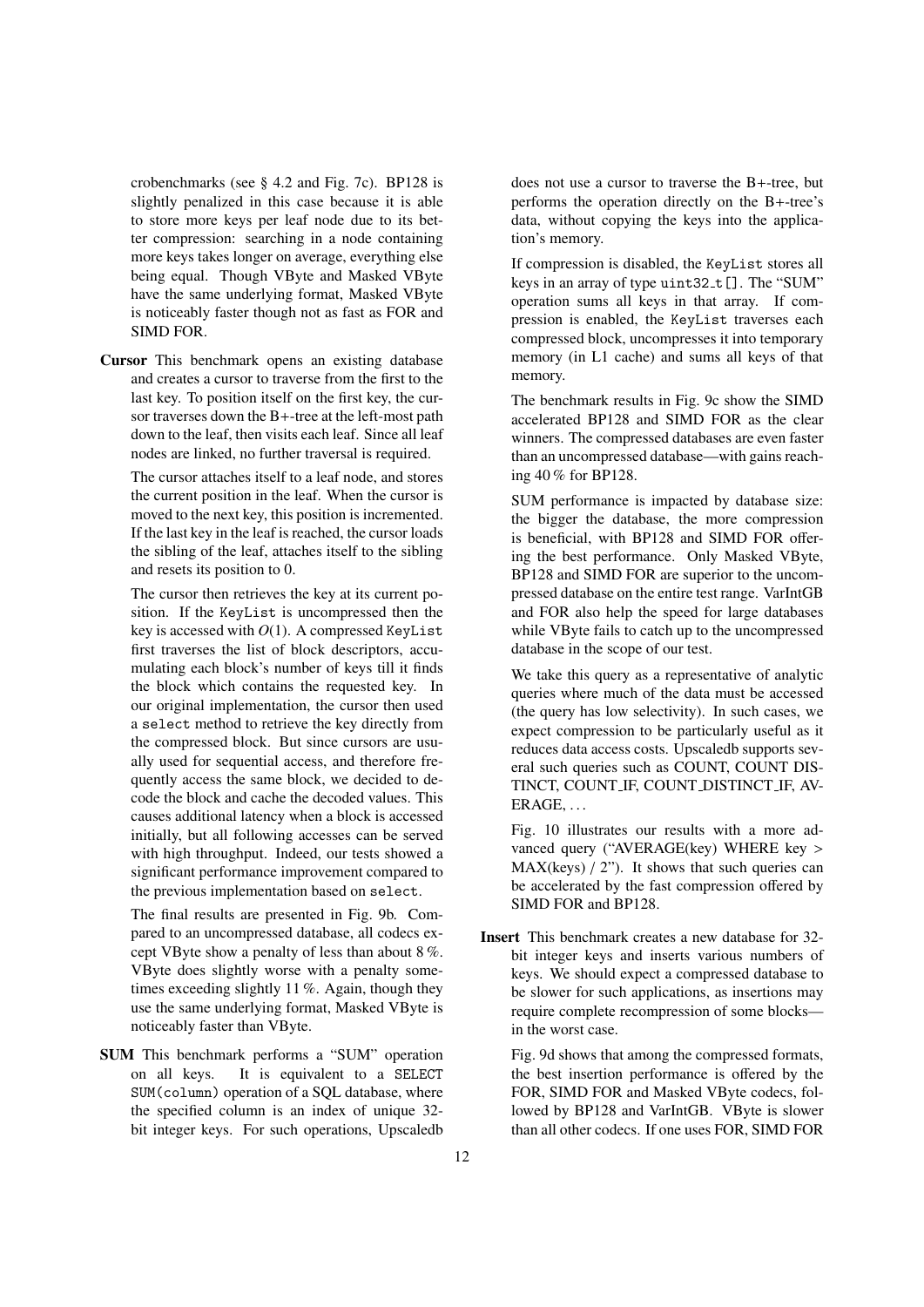

Figure 10: Relative timings in Upscaledb for the query "AVER-AGE(key) WHERE key > MAX(keys) / 2" over the ClusterData dataset.

and Masked VByte, insertions in a compressed database are only  $2.5 \times$  slower than insertions in an uncompressed database.

## 4.3.2. Setting the block size

Fig. 11 presents the same results for two possible block sizes (128, 256). We experimented with a wide range of block sizes, but only report on these two choices for simplicity. We see that the performance with a larger block size (256) is slightly better and the overall size smaller. The FOR and SIMD FOR codecs benefit substantially from larger block sizes (compared to other codecs) because they rely on a binary search to locate values in the compressed stream: the benefits of a binary search versus a sequential search grow with the size of the blocks. This justifies our design choice of opting for large block sizes (256) for all but one codec. Exceptionally, for BP128, we prefer the smaller block size (128).

#### 5. Related Work

There has been much research dedicated to improving the performance of tree data structures. For example, cache-conscious trees can reduce the number of cache misses to improve performance [20, 24]. In particular. Lee et al. [20] propose the Cache Sensitive T-Trees (CST-Trees).

The application of SIMD instructions to accelerate B+-tree operations (without compression) is reviewed by Zhou and Ross [44]. Willhalm et al. [40] describe how to scan quickly column stores using SIMD instructions. Schlegel et al. [33] show how to accelerate Kary search on modern processors. Raman et al. [32] describe the IBM DB2 column store that makes extensive use of SIMD instructions and compression.

Compression in databases has a long history [39]. Compression techniques such as run-length encoding and differential coding are common, for example, in column-oriented databases [35]. IBM DB2 compresses integer keys using variable-byte compression and differential coding [3]. Graefe [14] describes the compression opportunity when keys are consecutive.

Jin and Chung improve the CST-Trees by using FOR compression [16]. Similarly, Kim et al. [18] propose a SIMD-accelerated in-memory tree index (FAST) where they use FOR. In related work, Yamamuro et al. [42] propose the VAST-Tree: it improves upon FAST in several ways. In particular, it offers better compression ratios of the keys than FAST by using differential coding and the PFOR compression scheme [45]. Though fast, PFOR does not exploit SIMD instructions: Lemire and Boytsov [21] found that SIMD-accelerated binary packing (i.e., BP128) could be 2 to 3 times faster with little difference in the compression ratios.

Random access in differentially-coded compressed arrays is often made possible with auxiliary data structures that allow skipping [26, 37]. However, there are alternatives to differential coding that offer more convenient random access. Claude et al. [9] propose differentially encoded search trees; Teuhola [36] adapts interpolative coding [25] so that it can support logarithmic search. Brisaboa et al. [5] modify variable-byte encoding to create Directly Addressable Codes (DACs)so that one can have access to individual coded value in constant time using rank/select dictionaries. This strategy is applied to other compression schemes by Külekci [19]. There has also been much interest in variations on the Elias-Fano representation [30, 38], as it can provide good compression and fast random access to the encoded values. Other techniques such as wavelet trees  $[27]$  or bitmap indexes  $[11, 17, 22, 23]$  can also be used for similar purposes.

Our work should be applicable to other B-trees and related data structures, i.e., Log-Structured Merge-Trees [8, 29] (LSM).

## 6. Conclusion

We have shown that fast key compression could improve the single-threaded performance of a key-value store—if these compression techniques are accelerated with SIMD instructions. One of our best performing codec (BP128) has the property that the removal of a key may (slightly) increase the storage requirement: something that the IBM DB2 design team specifically excluded. We have presented a practical B+-tree imple-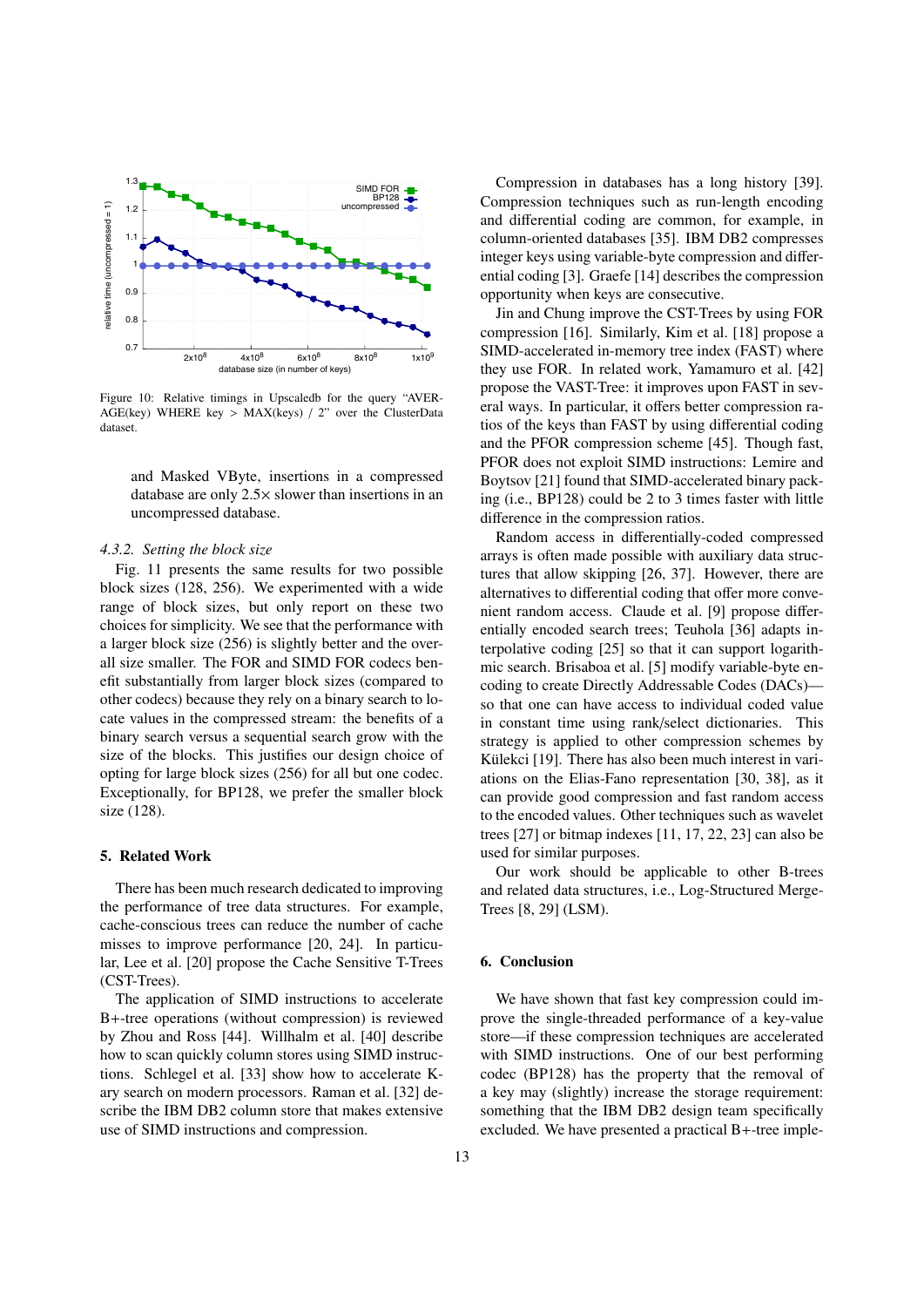

Figure 11: Experimental results for two block sizes (128, 256) over ClusterData in Upscaledb.

mentation that supports this case where the deletion of a key may increase the storage.

We get the best performance for SIMD codecs (BP128 and SIMD FOR). Unlike other codecs, they show an ability to noticeably improve query performance in all our tests (from small to large databases) on the analytic (SUM) benchmark. Naturally, these gains come with reduced storage usage. As we expected, there is a downside to compression: slower insertion operations. However, for analytic applications where insertions are infrequent, this downside may be inconsequential. The choice between BP128 and SIMD FOR is a trade-off between superior compression (BP128) and superior random lookup speed (SIMD FOR). Indeed, SIMD FOR has superior lookup performance because it supports a binary search directly on the compressed data. However, BP128 has superior compression due to its reliance on differential coding. Our experiments show that BP128 has better performance for low selectivity queries. Our results also show that if we are to use the standard VByte format, then a SIMD-accelerated decoder (Masked VByte) can accelerate queries without requiring any change to the database format.

Our results suggest also that it is beneficial to program common analytic functions (e.g., SUM, COUNT, COUNT DISTINCT, AVERAGE) so that they work directly on buffered data in CPU cache, bypassing explicit cursor handling. Further work could quantify the benefits of implementing these functions so that they operate directly on compressed data.

The importance of SIMD instructions for performance is likely to grow. Already, some processors support wider registers (e.g., 256 bits for recent Intel processors using AVX2 and 512 bits for upcoming processors using AVX-512). From an engineering perspective, it seems easier to design processors that operate on more values during each cycle (wider processors) than processors that run at a higher frequency. Thus it is probably wise to invest in data structures that are best able to benefit from SIMD instructions.

The SIMD accelerated BP128 also offers the best compression ratio, especially for dense key ranges like auto-incremented primary keys or dense time stamps. BP128 compresses data by an order of magnitude, reducing pressure on memory resources.

We limited our work to the compression of 32-bit integer keys. This is a common case well worth optimizing. However, many of the other compression techniques developed for B+-trees could be revisited in light of the new hardware capabilities.

### 7. Acknowledgments

D. Lemire acknowledges support from the Natural Sciences and Engineering Research Council of Canada (NSERC) from grant number 26143.

#### 8. References

- [1] V. N. Anh and A. Moffat. Index compression using 64-bit words. Softw. Pract. Exp., 40(2):131-147, 2010.
- [2] R. Bayer and E. M. Mccreight. Organization and maintenance of large ordered indexes. Acta Inf., 1(3):173-189, Sept. 1972.
- [3] B. Bhattacharjee, L. Lim, T. Malkemus, G. Mihaila, K. Ross. S. Lau, C. McArthur, Z. Toth, and R. Sherkat. Efficient index compression in DB2 LUW. Proc. VLDB Endow., 2(2):1462-1473, 2009
- [4] C. Binnig, S. Hildenbrand, and F. Färber. Dictionary-based order-preserving string compression for main memory column stores. In SIGMOD 2009, pages 283-296, New York, NY, USA, 2009 ACM
- [5] N. R. Brisaboa, S. Ladra, and G. Navarro. DACs: Bringing direct access to variable-length codes. Inform. Process. Manag.,  $49(1):392 - 404, 2013.$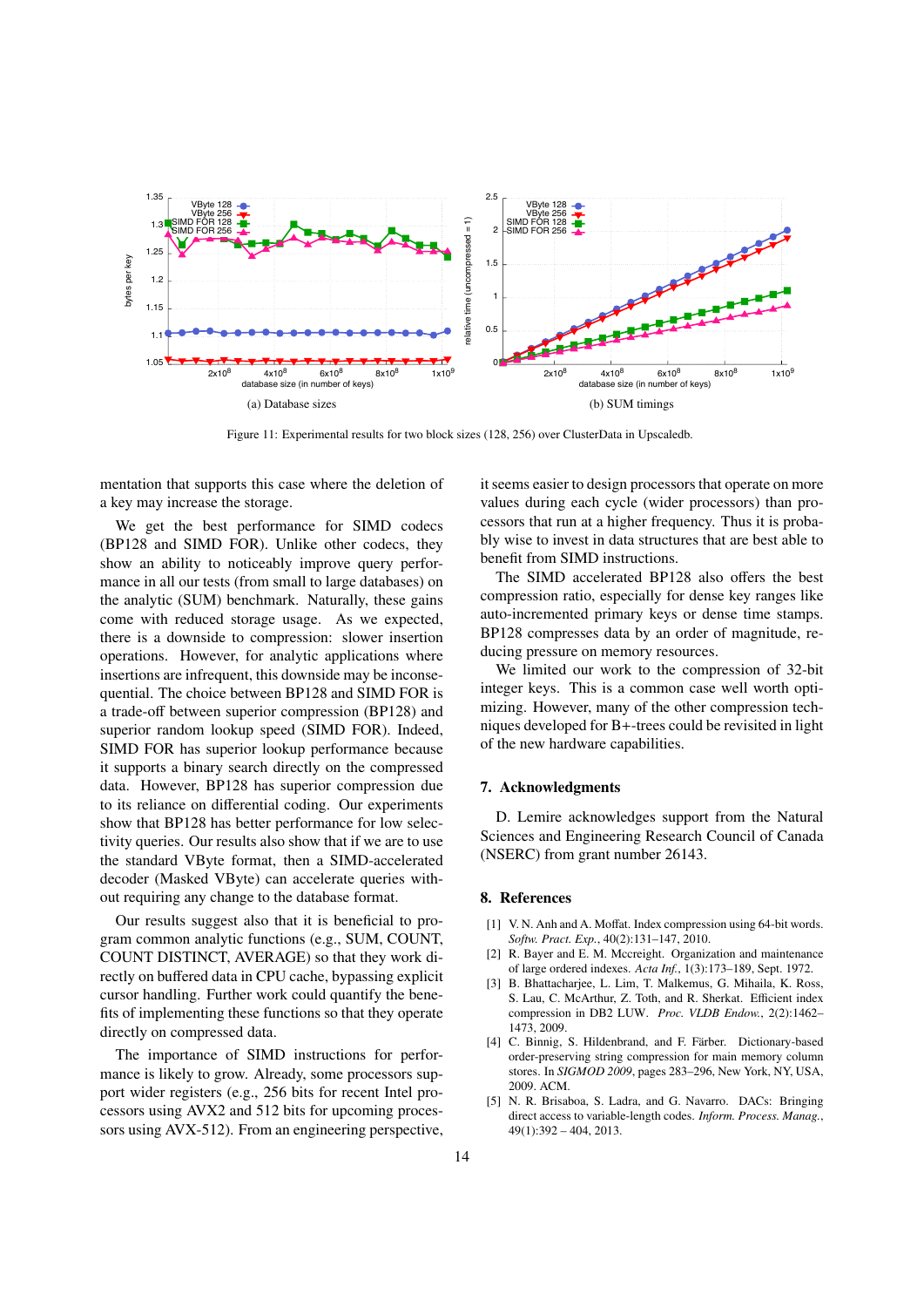- [6] S. Büttcher, C. Clarke, and G. Cormack. *Information retrieval: Implementing and evaluating search engines*. The MIT Press, Cambridge, Massachusetts, 2010.
- [7] S. Büttcher and C. L. Clarke. Hybrid index maintenance for contiguous inverted lists. *Information Retrieval*, 11(3):175–207, 2008.
- [8] F. Chang, J. Dean, S. Ghemawat, W. C. Hsieh, D. A. Wallach, M. Burrows, T. Chandra, A. Fikes, and R. E. Gruber. BigTable: A distributed storage system for structured data. *ACM Trans. Comput. Syst.*, 26(2):4:1–4:26, June 2008.
- [9] F. Claude, P. K. Nicholson, and D. Seco. On the compression of search trees. *Inform. Process. Manag.*, 50(2):272–283, 2014.
- [10] D. Comer. Ubiquitous b-tree. *ACM Comput. Surv.*, 11(2):121– 137, June 1979.
- [11] J. S. Culpepper and A. Moffat. Efficient set intersection for inverted indexing. *ACM Trans. Inf. Syst.*, 29(1):1:1–1:25, Dec. 2010.
- [12] J. Dean. Challenges in building large-scale information retrieval systems: invited talk. In *Proceedings of the Second ACM International Conference on Web Search and Data Mining*, WSDM '09, pages 1–1, New York, NY, USA, 2009. ACM. Author's slides: http://static.googleusercontent. com/external\_content/untrusted\_dlcp/research. google.com/en/us/people/jeff/WSDM09-keynote.pdf [Last checked Nov. 2015.].
- [13] J. Goldstein, R. Ramakrishnan, and U. Shaft. Compressing relations and indexes. In *Proceedings of the Fourteenth International Conference on Data Engineering*, ICDE '98, pages 370– 379, Washington, DC, USA, 1998. IEEE Computer Society.
- [14] G. Graefe. Efficient columnar storage in B-trees. *SIGMOD Rec.*, 36(1):3–6, Mar. 2007.
- [15] L. J. Guibas and R. Sedgewick. A dichromatic framework for balanced trees. In *Proceedings of the 19th Annual Symposium on Foundations of Computer Science*, SFCS '78, pages 8–21, Washington, DC, USA, 1978. IEEE Computer Society.
- [16] R. Jin and T.-S. Chung. Node compression techniques based on Cache-Sensitive B+-Tree. In *Computer and Information Science (ICIS), 2010 IEEE*/*ACIS 9th International Conference on*, pages 133–138, Aug 2010.
- [17] A. Kane and F. Tompa. Skewed partial bitvectors for list intersection. In *Proceedings of the 37th annual international ACM SIGIR conference on Research and development in information retrieval*, pages 263–272. ACM, 2014.
- [18] C. Kim, J. Chhugani, N. Satish, E. Sedlar, A. D. Nguyen, T. Kaldewey, V. W. Lee, S. A. Brandt, and P. Dubey. FAST: Fast architecture sensitive tree search on modern cpus and gpus. In *Proceedings of the 2010 ACM SIGMOD International Conference on Management of Data*, SIGMOD '10, pages 339–350, New York, NY, USA, 2010. ACM.
- [19] M. Kulekci. Enhanced variable-length codes: Improved compression with efficient random access. In *Data Compression Conference (DCC), 2014*, pages 362–371, March 2014.
- [20] I.-h. Lee, J. Shim, S.-g. Lee, and J. Chun. CST-Trees: Cache Sensitive T-Trees. In R. Kotagiri, P. Krishna, M. Mohania, and E. Nantajeewarawat, editors, *Advances in Databases: Concepts, Systems and Applications*, volume 4443 of *Lecture Notes in Computer Science*, pages 398–409. Springer Berlin Heidelberg, 2007.
- [21] D. Lemire and L. Boytsov. Decoding billions of integers per second through vectorization. *Softw. Pract. Exp.*, 45(1):1–29, 2015.
- [22] D. Lemire, L. Boytsov, and N. Kurz. SIMD compression and the intersection of sorted integers. *Softw. Pract. Exp.*, 46(6):723– 749, 2016.
- [23] D. Lemire, G. Ssi-Yan-Kai, and O. Kaser. Consistently faster and smaller compressed bitmaps with roaring. *Software: Prac-*

*tice and Experience*, 46(11):1547–1569, 2016.

- [24] G. Mihaila and I. Stanoi. A tree for all seasons. In *Database Engineering and Applications Symposium, 2006. IDEAS '06. 10th International*, pages 3–10, Dec 2006.
- [25] A. Moffat and L. Stuiver. Binary interpolative coding for effective index compression. *Inform. Retrieval*, 3(1):25–47, 2000.
- [26] A. Moffat and J. Zobel. Self-indexing inverted files for fast text retrieval. *ACM Trans. Inf. Syst.*, 14(4):349–379, 1996.
- [27] G. Navarro. Wavelet trees for all. *Journal of Discrete Algorithms*, 25(0):2 – 20, 2014. 23rd Annual Symposium on Combinatorial Pattern Matching.
- [28] M. A. Olson, K. Bostic, and M. Seltzer. Berkeley db. In *Proceedings of the Annual Conference on USENIX Annual Technical Conference*, ATEC '99, pages 43–43, Berkeley, CA, USA, 1999. USENIX Association.
- [29] P. O'Neil, E. Cheng, D. Gawlick, and E. O'Neil. The logstructured merge-tree (lsm-tree). *Acta Inf.*, 33(4):351–385, June 1996.
- [30] G. Ottaviano and R. Venturini. Partitioned elias-fano indexes. In *Proceedings of the 37th International ACM SIGIR Conference on Research* &*#38; Development in Information Retrieval*, SIGIR '14, pages 273–282, New York, NY, USA, 2014. ACM.
- [31] J. Plaisance, N. Kurz, and D. Lemire. Vectorized VByte Decoding. In *Proceedings of the first International Symposium on Web Algorithms*, iSWAG '15, 2015. Available from http: //arxiv.org/abs/1503.07387.
- [32] V. Raman, G. Attaluri, R. Barber, N. Chainani, D. Kalmuk, V. KulandaiSamy, J. Leenstra, S. Lightstone, S. Liu, G. M. Lohman, T. Malkemus, R. Mueller, I. Pandis, B. Schiefer, D. Sharpe, R. Sidle, A. Storm, and L. Zhang. Db2 with blu acceleration: So much more than just a column store. *Proc. VLDB Endow.*, 6(11):1080–1091, Aug. 2013.
- [33] B. Schlegel, R. Gemulla, and W. Lehner. *k*-ary search on modern processors. In *Proceedings of the Fifth International Workshop on Data Management on New Hardware*, DaMoN '09, pages 52–60, New York, NY, USA, 2009. ACM.
- [34] A. A. Stepanov, A. R. Gangolli, D. E. Rose, R. J. Ernst, and P. S. Oberoi. SIMD-based decoding of posting lists. In *Proceedings of the 20th ACM International Conference on Information and Knowledge Management*, CIKM '11, pages 317–326, New York, NY, USA, 2011. ACM.
- [35] M. Stonebraker, D. J. Abadi, A. Batkin, X. Chen, M. Cherniack, M. Ferreira, E. Lau, A. Lin, S. Madden, E. O'Neil, P. O'Neil, A. Rasin, N. Tran, and S. Zdonik. C-store: A column-oriented dbms. In *Proceedings of the 31st International Conference on Very Large Data Bases*, VLDB '05, pages 553–564. VLDB Endowment, 2005.
- [36] J. Teuhola. Interpolative coding of integer sequences supporting log-time random access. *Inform. Process. Manag.*, 47(5):742– 761, 2011. Managing and Mining Multilingual Documents.
- [37] F. Transier and P. Sanders. Engineering basic algorithms of an in-memory text search engine. *ACM Trans. Inf. Syst.*, 29(1):2:1– 2:37, Dec. 2010.
- [38] S. Vigna. Quasi-succinct indices. In *Proceedings of the Sixth ACM International Conference on Web Search and Data Mining*, WSDM '13, pages 83–92, New York, NY, USA, 2013. ACM.
- [39] T. Westmann, D. Kossmann, S. Helmer, and G. Moerkotte. The implementation and performance of compressed databases. *SIGMOD Rec.*, 29(3):55–67, Sept. 2000.
- [40] T. Willhalm, N. Popovici, Y. Boshmaf, H. Plattner, A. Zeier, and J. Schaffner. SIMD-scan: ultra fast in-memory table scan using on-chip vector processing units. *Proc. VLDB Endow.*, 2(1):385– 394, Aug. 2009.
- [41] H. E. Williams and J. Zobel. Compressing integers for fast file